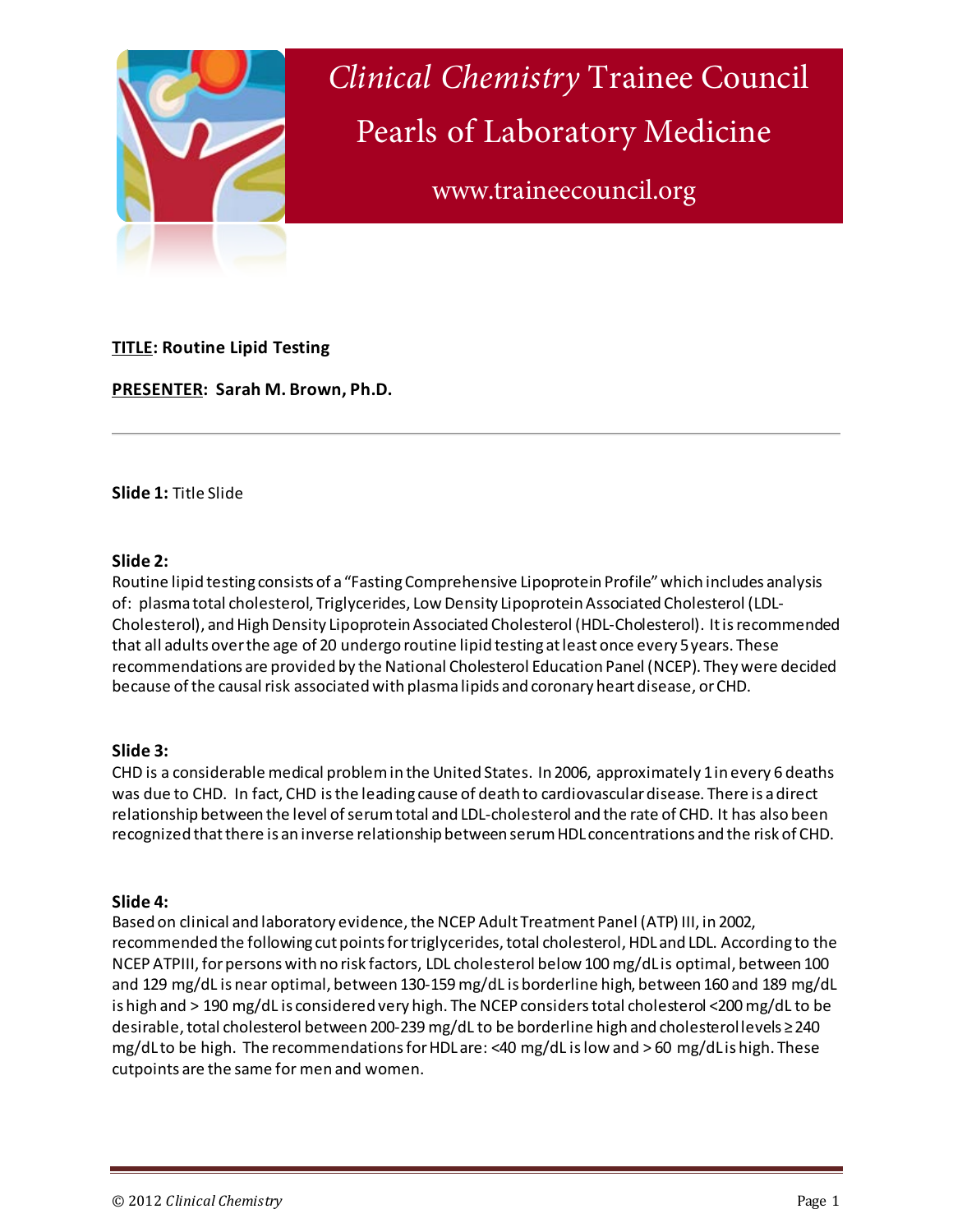## **Slide 5:**

The NCEP recommends modified guidelines for patients with CHD or with risk factors for CHD. These patients are often on lipid-lowering therapy, and LDL-C and non-HDL-C are used as primary and secondary goals of therapy. Non-HDL-C is simply the Total Cholesterol value minus the HDL-C value. The set points for non-HDL-C are 30 mg/dL greater than those for LDL-C. So, the goals for LDL-C and non-HDL-C are: LDL <100 mg/dL and non-HDL-C < 130 mg/dL for patients with CHD and CHD risk equivalent; LDL <130 mg/dLand non-HDL-C <160 mg/dL for patients with more than one risk factor.

## **Slide 6:**

Before we begin discussing how lipids are measured, we should briefly review lipid biochemistry. Lipids are organic molecules and insoluble in water. Lipids circulate as part of water-soluble macromolecules, which are known as lipoproteins. Lipoproteins consist of a hydrophobic core that contains hydrophobic cholesterol esters and triglycerides. Surrounding this core is a membrane composed of a monolayer of free cholesterol and phospholipids. Apoproteins are attached to the surface. There are five major lipoprotein classes, based on theirsize, density, composition and function: chylomicrons, very low density lipoprotein (VLDL), intermediate density lipoprotein (IDL), low density lipoprotein, and high density lipoprotein.

## **Slide 7:**

This graph breaks down some of the physiochemical characteristics of the 4 major classes of lipoproteins. Density increases as protein content increases. HDL has the highest protein content. The amount of cholesterol in the lipoprotein particles varies, too, with LDL having the highest cholesterol content. In fact, 70% of total plasma cholesterol is carried by LDL. Chylomicrons consist almost entirely of triglycerides.

# **Slide 8:**

Historically, measurement of lipids was a time-consuming and tedious process. The methods available, ultracentrifugation and electrophoresis, exploited the differences in physical properties of the different lipoprotein classes. Because these methods are so labor-intensive, they are not well suited for screening or routine clinical purposes. Now, there are fully automated homogenous assays available for the measurement of triglycerides, total cholesterol, HDL-C and LDL-C.

# **Slide 9:**

Triglycerides are measured in the clinical laboratory by an automated enzyme-coupled reaction. In the first reaction, triglycerides are converted to glycerol by lipase. Then, the glycerol produced in the first reaction is converted to glycerol-3-phospate by glycerol kinase. Glycerol-3-phosphate is then converted to dihydroxyacetone and hydrogen peroxide in a reaction catalyzed by glycerol phosphate oxidase. The hydrogen peroxide reacts with 4-aminophenone to produce color.

Because plasma triglyceride concentration can increase transiently yet appreciably after a meal, a fasting specimen is required forthe accurate measurement of triglycerides. It is recommended that the patient fast for at least 8-12 hours or overnight prior to the blood draw.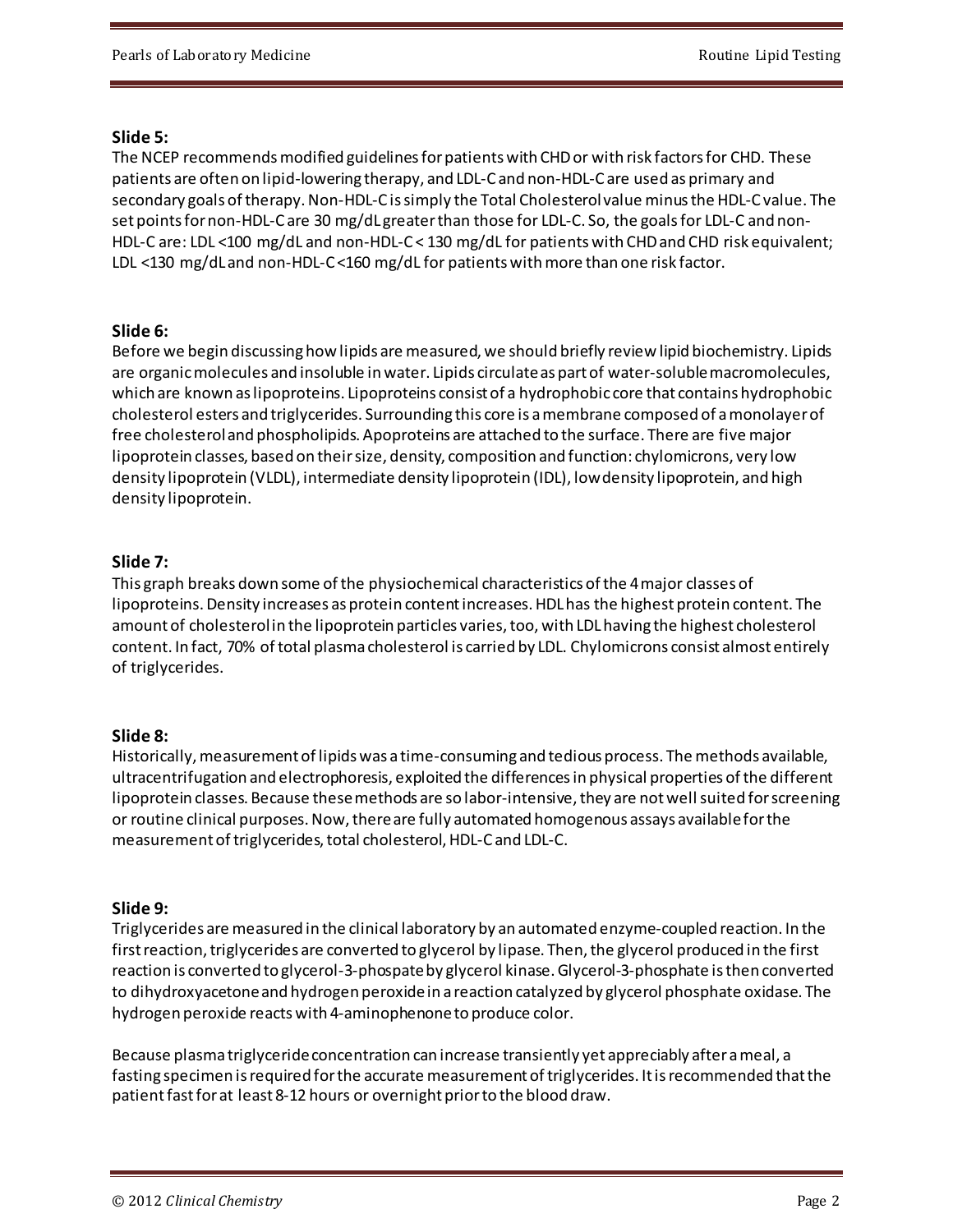#### **Slide 10:**

Total cholesterol is also measured by an enzyme-coupled reaction. In this reaction, cholesterol esters are hydrolyzed by cholesterol ester hydrolase to free cholesterol. Free cholesterol is then converted to cholest-4-en-3-one by cholesterol oxidase. This produces hydrogen peroxide which can react with phenol and 4-aminoantipyrine to produce color.

A fasting specimen is not required for accurate measurement of total cholesterol, because plasma concentrations of cholesterol do not change appreciably after a meal. While this assay does not require a fasting specimen for accuracy, it is recommended that the specimen be drawn after fasting along with the rest of the "fasting comprehensive lipoprotein profile."

## **Slide 11:**

There are direct (homogenous) HDL-cholesterol assays available for automated chemistry analyzers, and are widely used in clinical laboratories. There are different assays available but they have similar principles. For example, in one type of assay, the non-HDL-particles (chylomicrons, VLDL, and LDL) are blocked with a synthetic polymer. By the use of a selective detergent HDL is then solubilized and cholesterol is measured, with the use of cholesterol esterase and cholesterol oxidase. The end products are cholestenone and hydrogen peroxide. Like in the total cholesterol assay, the hydrogen peroxide formed in this reaction reacts with 4AAP to produce color.

## **Slide 12:**

LDL can be calculated or estimated from measurements of total cholesterol, triglycerides and HDLcholesterol. The equation used is called the Friedewald equation.

Using the Friedewald equation, LDL-C is estimated by subtracting the sum of HDL-C and VLDL-C from the total cholesterol value. VLDL-C is not measured, but determined from the triglyceride value by dividing the total trig concentration by 5. This is valid because the ratio of triglyceride to cholesterol in VLDL is 55%/12% which is equal to 5.

This does not hold up at high triglyceride concentrations; it is invalid when triglycerides are > 400 mg/dL. Advantages to using the Friedewald equation include:

- 1. Extensive experience with the equation,
- 2. It has been used in many clinical studies,
- 3. It has been well-established in determining clinical significance,
- 4. It is convenient, and
- 5. It isinexpensive

Disadvantages are that it does not hold up at high triglyceride concentrations; also, it is invalid when triglycerides are >400 mg/dL. Finally, the value is estimated from three independent measures, each with their own errors.

# **Slide 13:**

There are now fully automated homogenous (direct) assays available for the measurement of LDL-C (these are third-generation assays). The premise is similar to the HDL-C assay. In all assays, the non-LDL